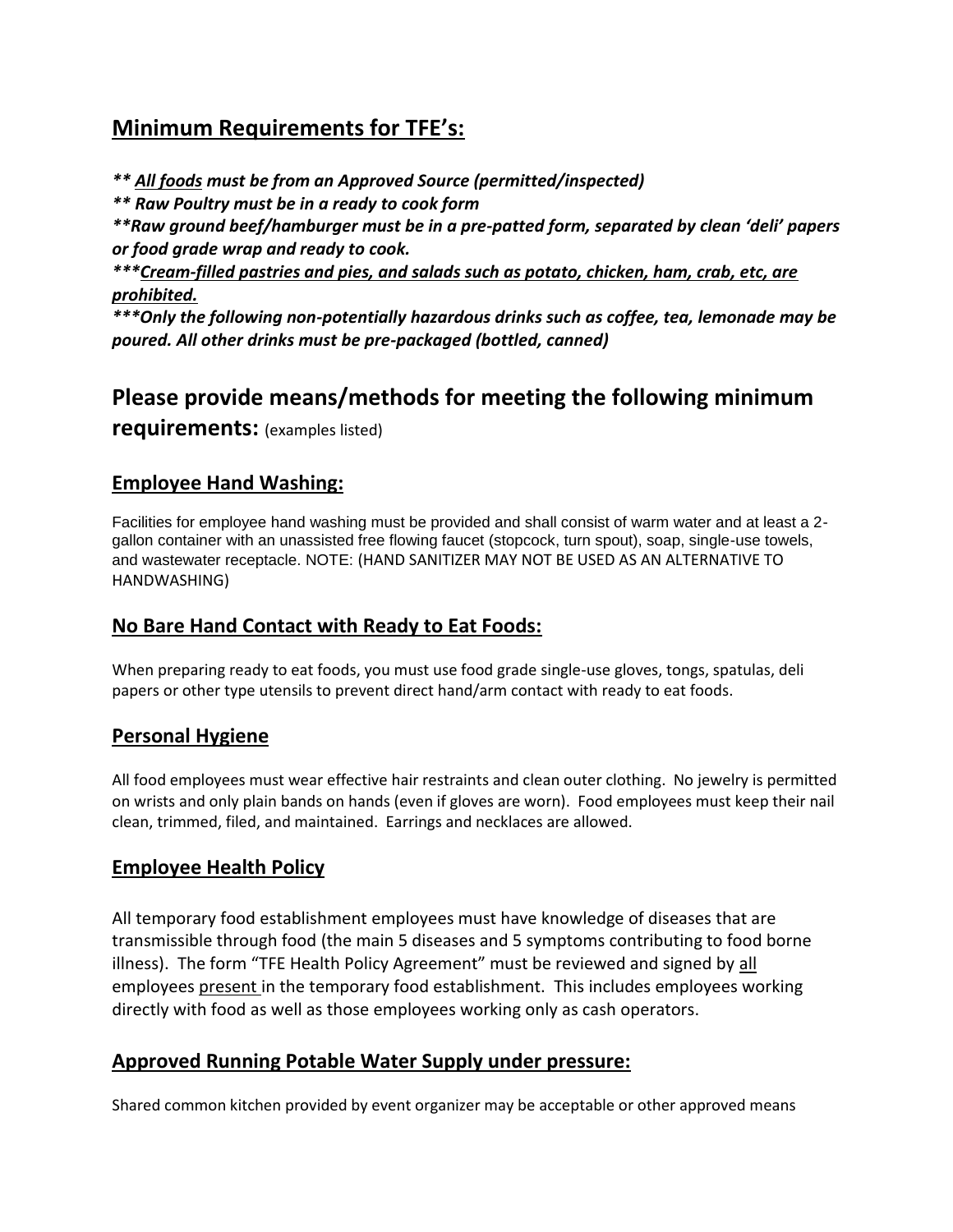# **Electricity for Mechanical Refrigeration/Hot Holding:**

Temporary Food Establishments must remain connected to necessary utilities at all times food is prepared, served, or stored in the food establishment.

Must be capable of holding cold foods at or below 45F or hot foods at or above 135F. Ready-to–Eat foods cannot be stored in direct contact with ice

### **Minimum of 3 compartment sink with drainboard for utensil washing:**

Shared common kitchen provided by event organizer may be acceptable or utensil replacement minimum every 2 hours.

### **A food preparation sink is required for washing produce.**

#### **Food Protection, General:**

Overhead protection must be provided for food, utensils and equipment. If bulk foods such as roasts, shoulders, and briskets are cooked, cooking equipment with attached lids, such as smokers, roasters, and other cooking devices provide sufficient cover for the food being cooked. Food in individual servings such as hotdogs, hamburgers and meat kabobs shall have additional overhead cover.

Food and griddle protected from public using glass or other means (such as Plexiglas or other barrier) on front, top, and ends.

Mesh screening, fans, general cleanliness of individual TFE and area under operator of TFE's control required for general food protection and vermin control.

All food must be stored above the ground or floor and arranged to prevent contamination to food

Outdoor carpeting, matting, tarps, or similar nonabsorbent material is required as ground covering in the absence of asphalt, concrete or grass or other surfaces that control dust or mud.

### **Calibrated thin-tipped thermometer for checking final cook and holding temperatures.**

**Sanitizer strips for checking sanitizer strength.** (**Chlorine 50-100 ppm/quat 200-400ppm**)

### **Approved means/method of disposal of wastewater/garbage/refuse.**